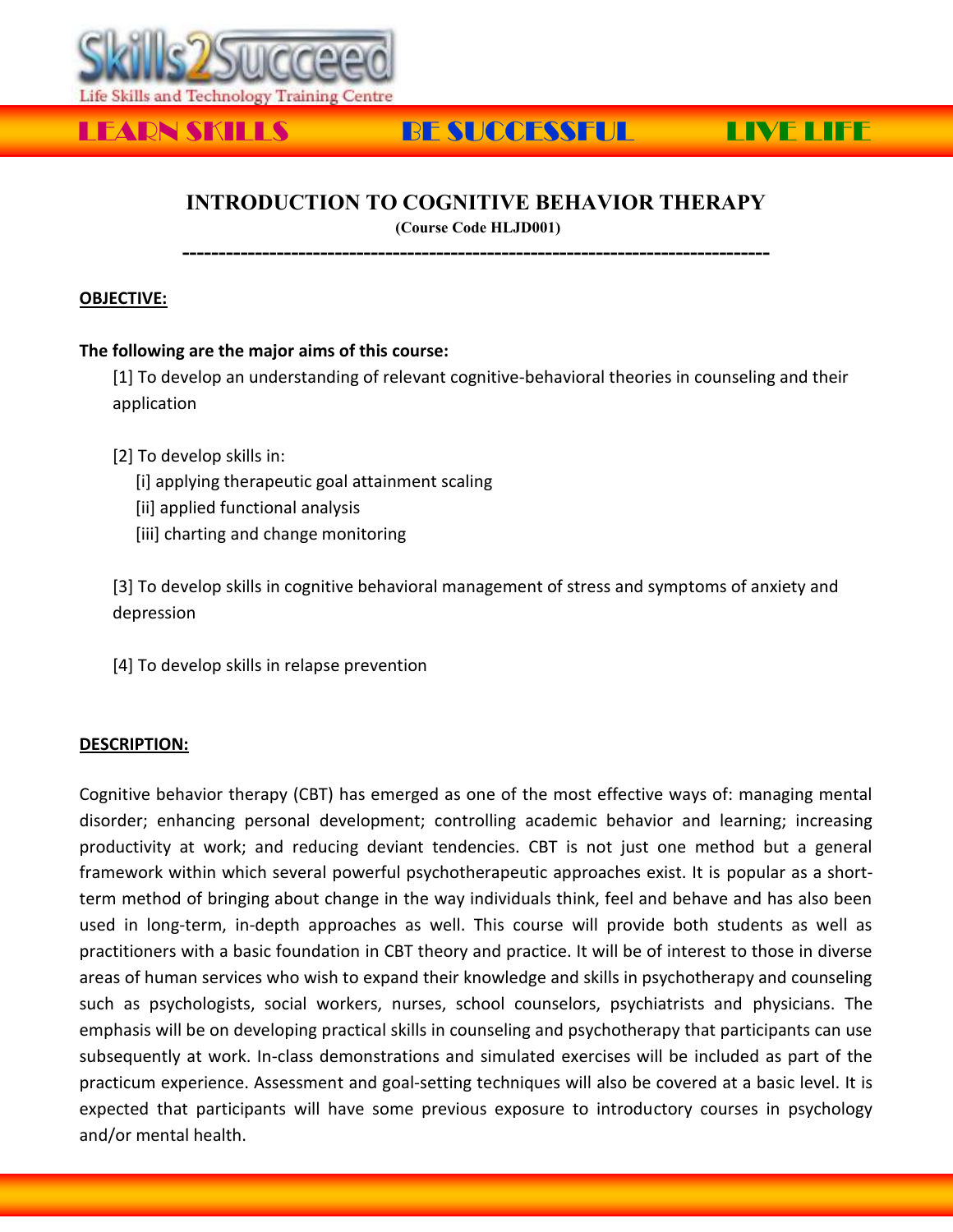

#### **BENEFITS TO PARTICIPANTS:**

This course will provide both students as well as practitioners with a basic foundation in CBT theory and practice.

#### **WHO SHOULD ATTEND:**

It will be of interest to those in diverse areas of human services who wish to expand their knowledge and skills in psychotherapy and counseling such as psychologists, social workers, nurses, school counselors, psychiatrists and physicians.

#### **PROGRAM OUTLINE:**

PART 1: Origins of CBT

- [1] Behavioral origins
- [2] Cognitive origins

PART 2: Basic theoretical frameworks in CBT

- [1] Trait and Factor Approach
- [2] Rationalist Approach
- [3] Humanistic Approach

PART 3: Basic constructs of CBT

PART 4: Cognitive behavioral testing and assessment techniques

PART 5: CBT Planning - Goal Attainment Scaling; Charting / Record-keeping techniques

- PART 6: CBT First Order Methods
- PART 7: CBT Bio-Behavioral Methods
- PART 8: Stress Inoculation Training
- PART 9: CBT Second Order Methods Schema change

PART 10: Relapse Prevention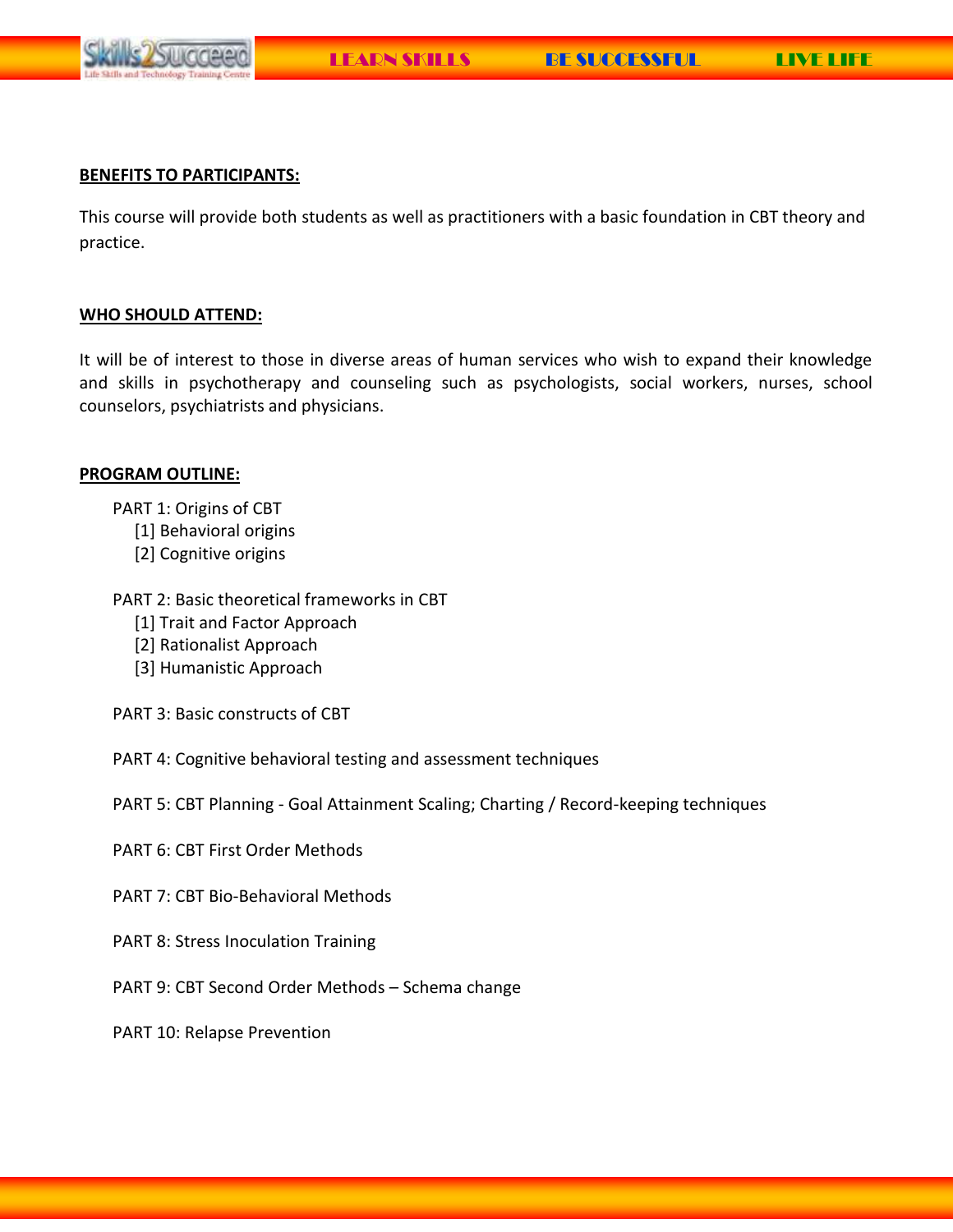



#### **SEMINAR LEADER:**

*Bikram has been a scientist and practitioner in the field of psychology for over twenty-five years. In addition to teaching courses in psychology and education at the post-secondary level in such places as University of Toronto, Humber College and Tyndale University College, he has also created new courses in diverse areas such as in spirituality and health, transitional counseling, group facilitation and training evaluation. He received his Ph.D. in educational psychology at the University of Toronto in 1990 and completed his clinical internship at the Sunnybrook Health Sciences Centre. In addition to being a member of several professional associations such as APA, CPA, AAPB and OACCPP, he has played an active role in promoting public protection in human services through his involvement with the Tri-Council Statement in Research Ethics, diversity management training in the Canadian federal public service and the newly-established College of Registered Psychotherapists of Ontario. Over the last two and a half decades, he has made original contributions to the literature in such areas as: human learning and motivation; clinical psychology; social cognition and causal thinking; criminology; social stratification; stress and pain management; diversity management; research and psychometrics; media ecology; and of course, psychological theory. Over the last three decades, Bikram been involved in various community efforts to help the needy and these include: Streethaven; CMHA member and worker with the RAP program; Toronto Race Crisis Centre; Harbour Lights Foundation with the Salvation Army; Canadian Coalition Against Violence in Entertainment, to name a few. Bik holds a Ph.D. in Educational Psychology, an M.A. in psychology from Wilfrid Laurier U. and a B.Sc. (Hons) from the University of Toronto.*

#### **COURSE MATERIAL:**

Each participant will receive a complete set of course notes and handouts that will serve as an informative reference.

#### **CONTINUING EDUCATION UNITS (CEUs):**

Each participant will receive a certificate of course completion indicating eligibility for CEU or PDU. One CEU / PDU is equivalent to ten (10) professional development hours (PDHs).

#### **DATES AND TIMES:**

Dates: Monday, April 26 and Tuesday, April 27, 2010. Times: From 9:00 a.m. to 5:00 p.m. (Please arrive early). When registering enter Course Code: HLJD001.

#### **LOCATION:**

**Delta Toronto Airport West Hotel**  5444 Dixie Road, Mississauga, Ontario L4W 2L2